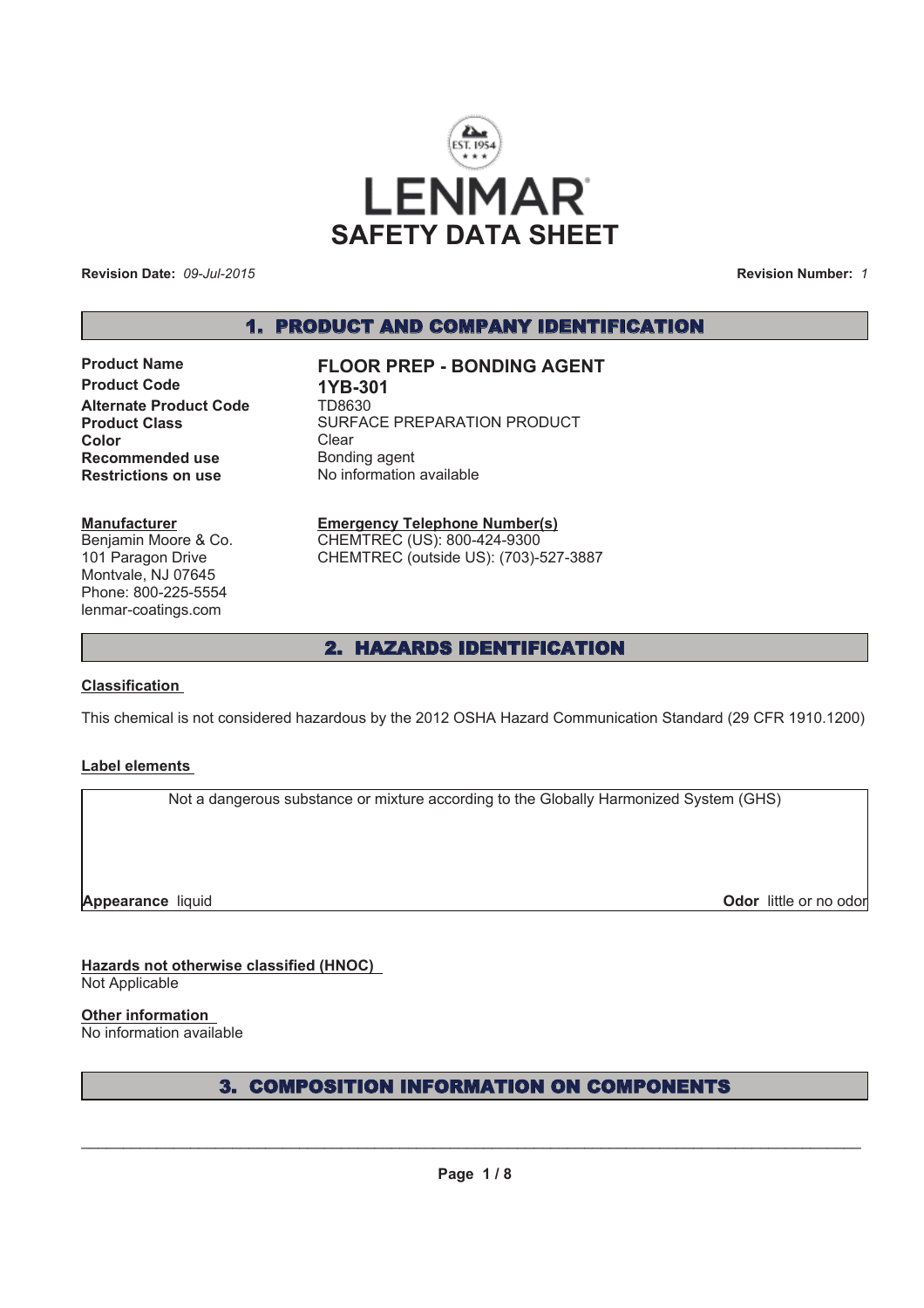*This product contains no hazardous components present at reportable quantities.*

| <b>4. FIRST AID MEASURES</b>                     |                                                                                                            |  |
|--------------------------------------------------|------------------------------------------------------------------------------------------------------------|--|
| <b>General Advice</b>                            | No hazards which require special first aid measures.                                                       |  |
| <b>Eye Contact</b>                               | Rinse thoroughly with plenty of water for at least 15 minutes and consult a<br>physician.                  |  |
| <b>Skin Contact</b>                              | Wash off immediately with soap and plenty of water removing all contaminated<br>clothes and shoes.         |  |
| <b>Inhalation</b>                                | Move to fresh air. If symptoms persist, call a physician.                                                  |  |
| Ingestion                                        | Clean mouth with water and afterwards drink plenty of water. Consult a physician<br>if necessary.          |  |
| <b>Most Important</b><br><b>Symptoms/Effects</b> | None known.                                                                                                |  |
| <b>Notes To Physician</b>                        | Treat symptomatically.                                                                                     |  |
| <b>5. FIRE-FIGHTING MEASURES</b>                 |                                                                                                            |  |
| <b>Suitable Extinguishing Media</b>              | Use extinguishing measures that are appropriate to local<br>circumstances and the surrounding environment. |  |

 $\_$  , and the state of the state of the state of the state of the state of the state of the state of the state of the state of the state of the state of the state of the state of the state of the state of the state of the

| <b>NFPA</b><br>Health: 1<br>Flammability: 0                                                       | Instability: 0<br><b>Special: Not Applicable</b>                                                                                             |
|---------------------------------------------------------------------------------------------------|----------------------------------------------------------------------------------------------------------------------------------------------|
| <b>Flammability Limits In Air</b><br><b>Lower Explosion Limit</b><br><b>Upper Explosion Limit</b> | Not applicable<br>Not applicable                                                                                                             |
| <b>Flash Point Data</b><br>Flash Point (°F)<br>Flash Point (°C)<br><b>Flash Point Method</b>      | Not applicable<br>Not applicable<br>Not applicable                                                                                           |
| <b>Sensitivity To Static Discharge</b>                                                            | No.                                                                                                                                          |
| <b>Sensitivity To Mechanical Impact</b>                                                           | extreme heat.<br>No.                                                                                                                         |
| <b>Specific Hazards Arising From The Chemical</b>                                                 | Closed containers may rupture if exposed to fire or                                                                                          |
| <b>Protective Equipment And Precautions For</b><br><b>Firefighters</b>                            | As in any fire, wear self-contained breathing apparatus<br>pressure-demand, MSHA/NIOSH (approved or equivalent)<br>and full protective gear. |
|                                                                                                   | circumstances and the surrounding environment.                                                                                               |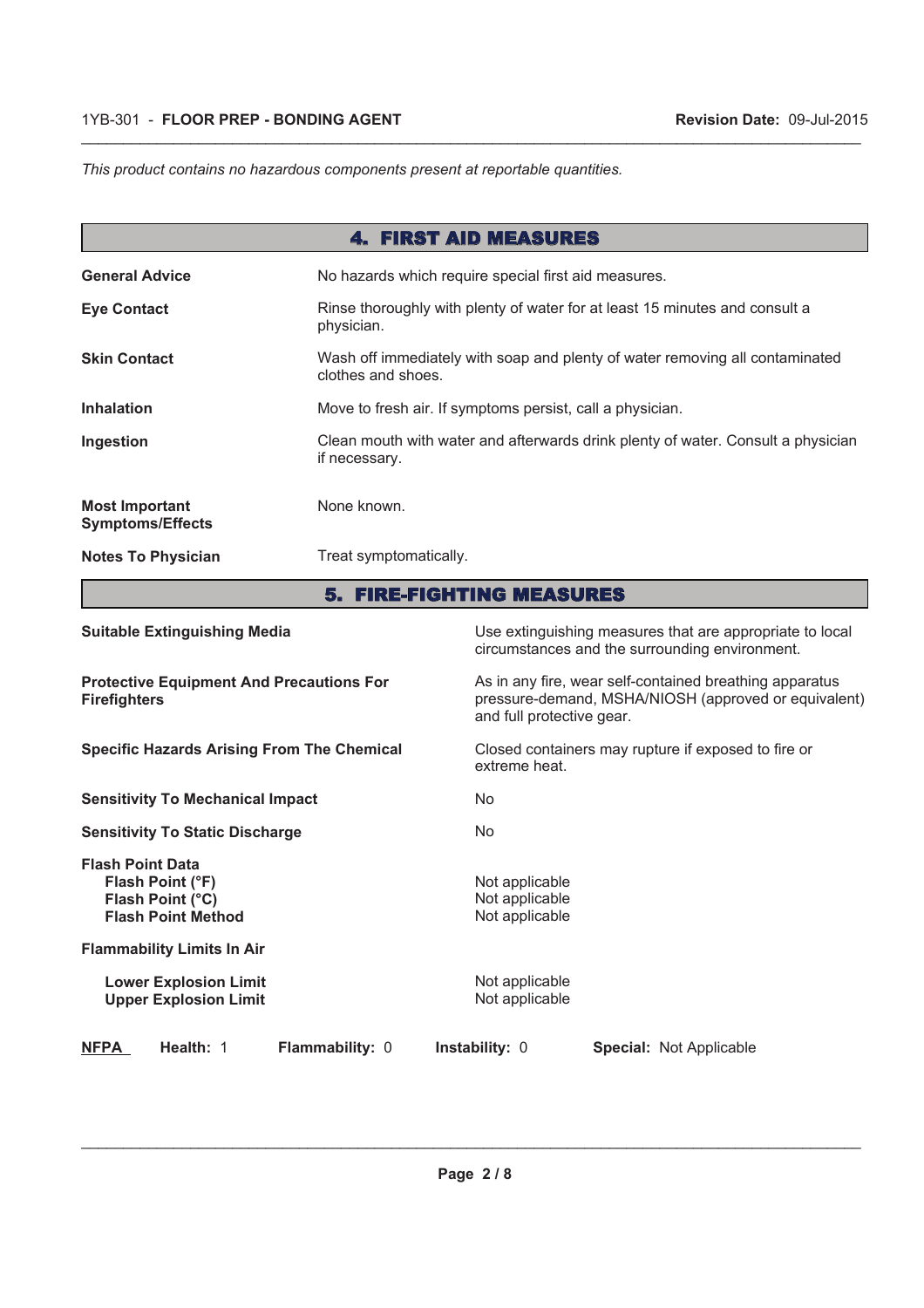#### **NFPA Legend**

- 0 Not Hazardous
- 1 Slightly
- 2 Moderate
- $3 High$
- 4 Severe

*The ratings assigned are only suggested ratings, the contractor/employer has ultimate responsibilities for NFPA ratings where this system is used.*

 $\_$  , and the state of the state of the state of the state of the state of the state of the state of the state of the state of the state of the state of the state of the state of the state of the state of the state of the

*Additional information regarding the NFPA rating system is available from the National Fire Protection Agency (NFPA) at www.nfpa.org.*

|                                  | <b>6. ACCIDENTAL RELEASE MEASURES</b>                                                                                                                                            |
|----------------------------------|----------------------------------------------------------------------------------------------------------------------------------------------------------------------------------|
| <b>Personal Precautions</b>      | Avoid contact with skin, eyes and clothing. Ensure adequate ventilation.                                                                                                         |
| <b>Other Information</b>         | Prevent further leakage or spillage if safe to do so.                                                                                                                            |
| <b>Environmental Precautions</b> | See Section 12 for additional Ecological Information.                                                                                                                            |
| <b>Methods For Clean-Up</b>      | Soak up with inert absorbent material. Sweep up and shovel into suitable<br>containers for disposal.                                                                             |
|                                  | <b>7. HANDLING AND STORAGE</b>                                                                                                                                                   |
| <b>Handling</b>                  | Avoid contact with skin, eyes and clothing. Avoid breathing vapors, spray mists or<br>sanding dust. In case of insufficient ventilation, wear suitable respiratory<br>equipment. |
| <b>Storage</b>                   | Keep container tightly closed. Keep out of the reach of children.                                                                                                                |
| <b>Incompatible Materials</b>    | No information available                                                                                                                                                         |

# 8. EXPOSURE CONTROLS / PERSONAL PROTECTION

#### **Exposure Limits**

*No exposure limits have been established for this product.*

| <b>Engineering Measures</b>                                                                                                   | Ensure adequate ventilation, especially in confined areas.                                                                                                  |
|-------------------------------------------------------------------------------------------------------------------------------|-------------------------------------------------------------------------------------------------------------------------------------------------------------|
| <b>Personal Protective Equipment</b><br><b>Eye/Face Protection</b><br><b>Skin Protection</b><br><b>Respiratory Protection</b> | Safety glasses with side-shields.<br>Protective gloves and impervious clothing.<br>In case of insufficient ventilation wear suitable respiratory equipment. |
| <b>Hygiene Measures</b>                                                                                                       | Avoid contact with skin, eyes and clothing. Remove and wash contaminated<br>clothing before re-use. Wash thoroughly after handling.                         |

# 9. PHYSICAL AND CHEMICAL PROPERTIES

**Appearance** liquid<br> **Odor** little c **Odor**<br> **Odor Threshold**<br> **Odor Threshold**<br> **Odor Threshold**<br> **Odor Threshold Density (lbs/gal)** 

No information available<br>8.35 - 8.45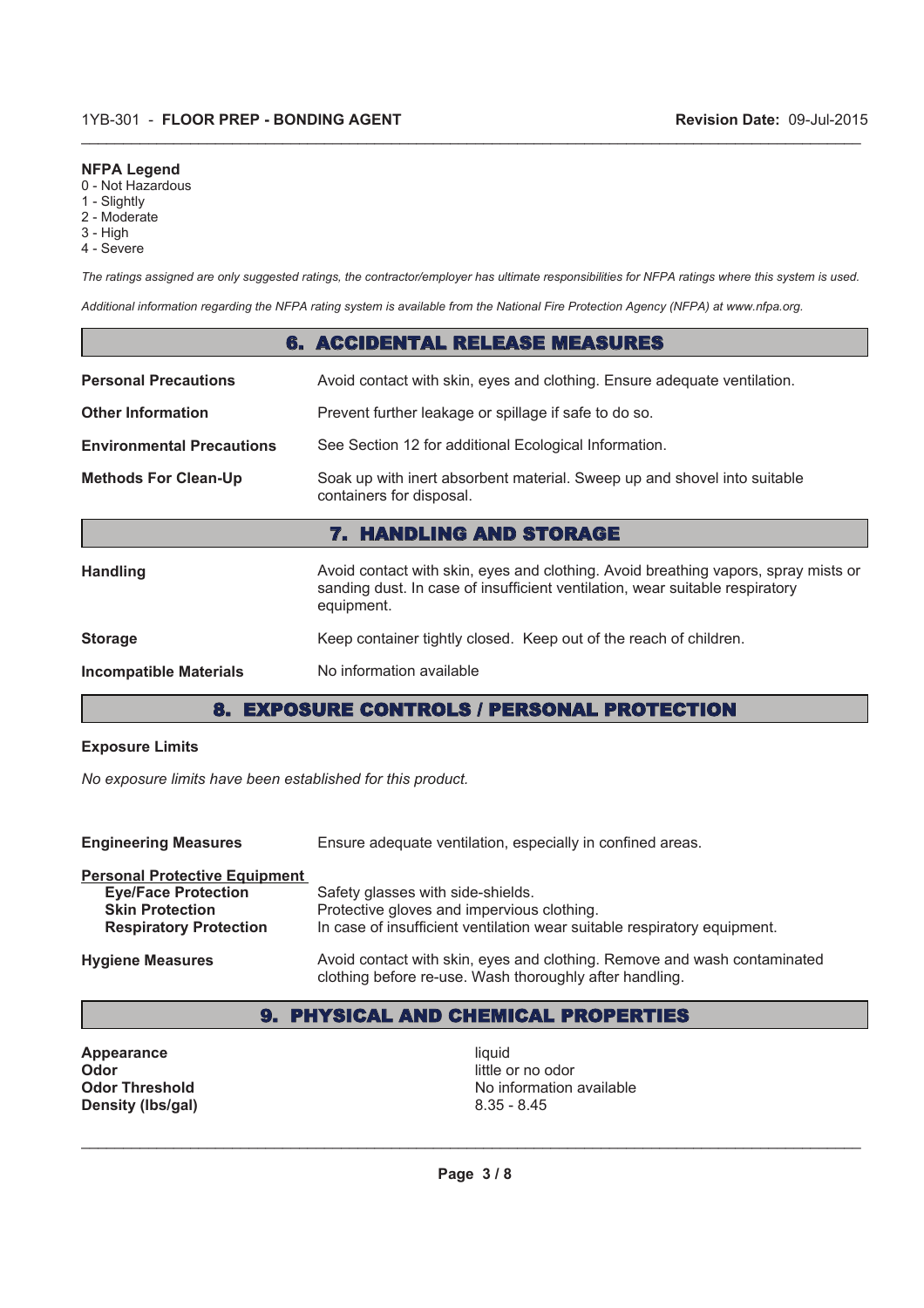#### 1YB-301 - **FLOOR PREP - BONDING AGENT Revision Date:** 09-Jul-2015

**Specific Gravity** 1.00 - 1.01 **pH pH**  $\blacksquare$ **Viscosity (cps)** No information available **Solubility** No information available **Water Solubility** No information available **Evaporation Rate No information available No information available Vapor Pressure** No information available **Vapor Density**<br> **We Solids**<br>
We Solid Wi, % Solids<br>
We Note that the Solid Support of the Solid Support of the Solid Support of the Solid Support of the Solid Support of the Solid Support of the Solid Support of the Solid Wt. % Solids **Vol. % Solids** 5 - 15 **Wt. % Volatiles** 85 - 95 **Vol. % Volatiles VOC Regulatory Limit (g/L)** <100 **Boiling Point (°F)** 212<br>**Boiling Point (°C)** 212 **Boiling Point (°C) Freezing Point (°F)** 32 **Freezing Point (°C)** 0 **Flash Point (°F)**<br> **Flash Point (°C)**<br> **Flash Point (°C)**<br> **Not** applicable **Flash Point (°C)**<br> **Flash Point Method**<br> **Flash Point Method**<br> **Not** applicable **Flash Point Method**<br> **Flammability (solid, gas)**<br>
Not applicable<br>
Not applicable **Flammability (solid, gas)** Not applicable<br>
Upper Explosion Limit Not applicable<br>
Not applicable **Upper Explosion Limit**<br> **Lower Explosion Limit**<br> **Lower Explosion Limit**<br> **Not applicable Lower Explosion Limit**<br> **Autoignition Temperature (°F)**<br>
No information available<br>
No information available Autoignition Temperature (°F)<br>
Autoignition Temperature (°C)<br>
No information available<br>
No information available Autoignition Temperature (°C)<br>
Decomposition Temperature (°F)<br>
No information available<br>
No information available **Decomposition Temperature (°F)**<br> **Decomposition Temperature (°C)**<br>
No information available<br>
No information available **Decomposition Temperature (°C)**<br> **Partition Coefficient (n-octanol/water)** No information available **Partition Coefficient (n-octanol/water)** 

# 10. STABILITY AND REACTIVITY

 $\_$  , and the state of the state of the state of the state of the state of the state of the state of the state of the state of the state of the state of the state of the state of the state of the state of the state of the

| <b>Reactivity</b>                         | Not Applicable                           |
|-------------------------------------------|------------------------------------------|
| <b>Chemical Stability</b>                 | Stable under normal conditions.          |
| <b>Conditions To Avoid</b>                | Prevent from freezing.                   |
| <b>Incompatible Materials</b>             | No materials to be especially mentioned. |
| <b>Hazardous Decomposition Products</b>   | None under normal use.                   |
| <b>Possibility Of Hazardous Reactions</b> | None under normal conditions of use.     |

# 11. TOXICOLOGICAL INFORMATION

**Product Information**

### **Information on likely routes of exposure**

**Principal Routes of Exposure** Eye contact, skin contact and inhalation.

**Acute Toxicity** 

**Product Information** No information available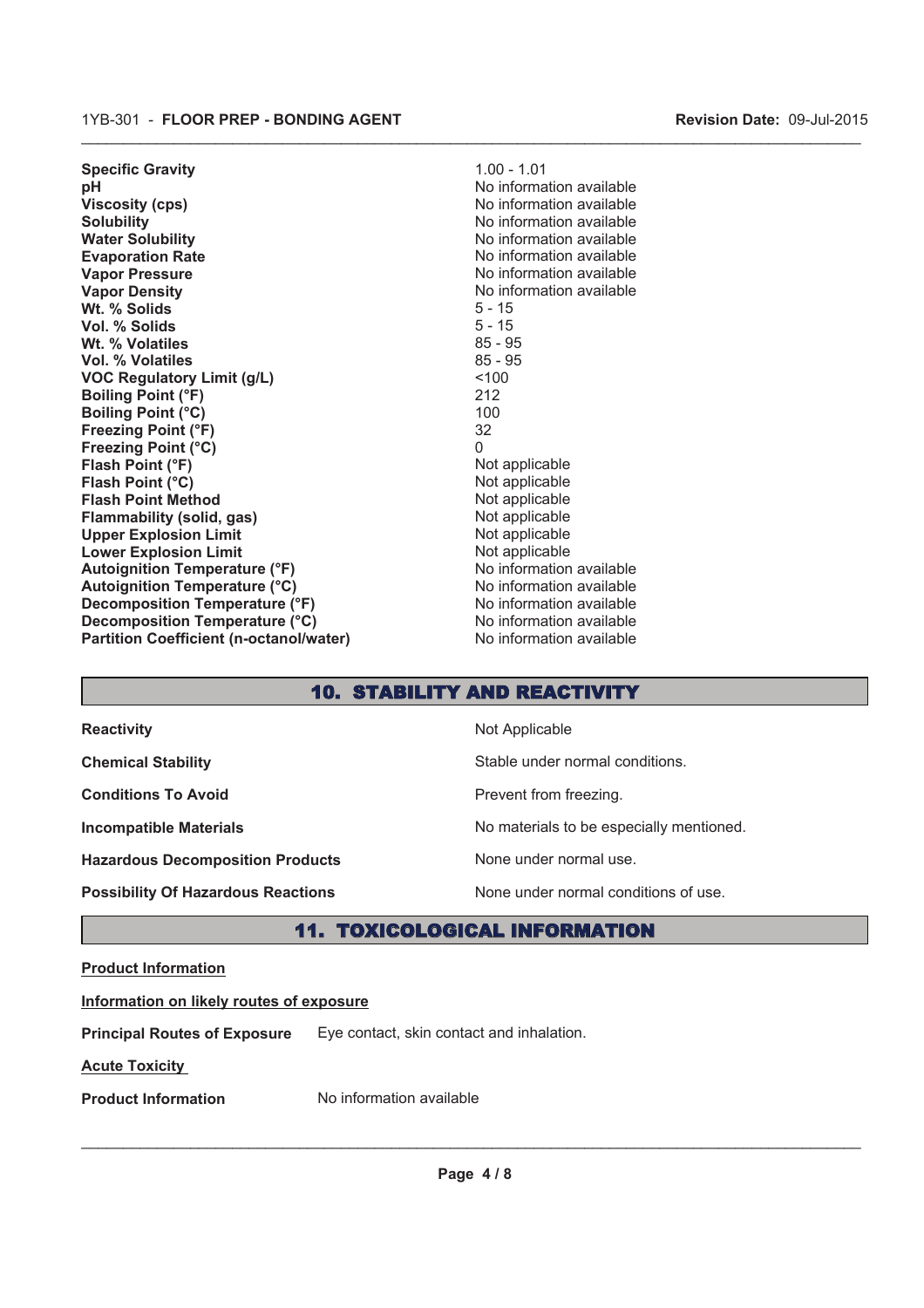#### 1YB-301 - **FLOOR PREP - BONDING AGENT Revision Date:** 09-Jul-2015

#### **Information on toxicological effects**

| <b>Symptoms</b>                 | No information available                                                                                        |
|---------------------------------|-----------------------------------------------------------------------------------------------------------------|
|                                 | Delayed and immediate effects as well as chronic effects from short and long-term exposure                      |
| Eye contact                     | May cause slight irritation.                                                                                    |
| <b>Skin contact</b>             | Substance may cause slight skin irritation. Prolonged or repeated contact may dry<br>skin and cause irritation. |
| <b>Inhalation</b>               | May cause irritation of respiratory tract.                                                                      |
| Ingestion                       | Ingestion may cause gastrointestinal irritation, nausea, vomiting and diarrhea.                                 |
| Sensitization:                  | No information available                                                                                        |
| <b>Neurological Effects</b>     | No information available.                                                                                       |
| <b>Mutagenic Effects</b>        | No information available.                                                                                       |
| <b>Reproductive Effects</b>     | No information available.                                                                                       |
| <b>Developmental Effects</b>    | No information available.                                                                                       |
| <b>Target Organ Effects</b>     | No information available.                                                                                       |
| <b>STOT - single exposure</b>   | No information available.                                                                                       |
| <b>STOT</b> - repeated exposure | No information available.                                                                                       |
| Other adverse effects           | No information available.                                                                                       |
| <b>Aspiration Hazard</b>        | No information available                                                                                        |

 $\_$  , and the state of the state of the state of the state of the state of the state of the state of the state of the state of the state of the state of the state of the state of the state of the state of the state of the

**Numerical measures of toxicity** 

#### **Component**

**Acute Toxicity** 

#### **Carcinogenicity**

*There are no known carcinogenic chemicals in this product above reportable levels.*

## 12. ECOLOGICAL INFORMATION

### **Ecotoxicity Effects**

The environmental impact of this product has not been fully investigated.

### **Product Information**

**Acute Toxicity to Fish** No information available

### **Acute Toxicity to Aquatic Invertebrates**

No information available

#### **Acute Toxicity to Aquatic Plants**

No information available

#### **Persistence / Degradability**

No information available.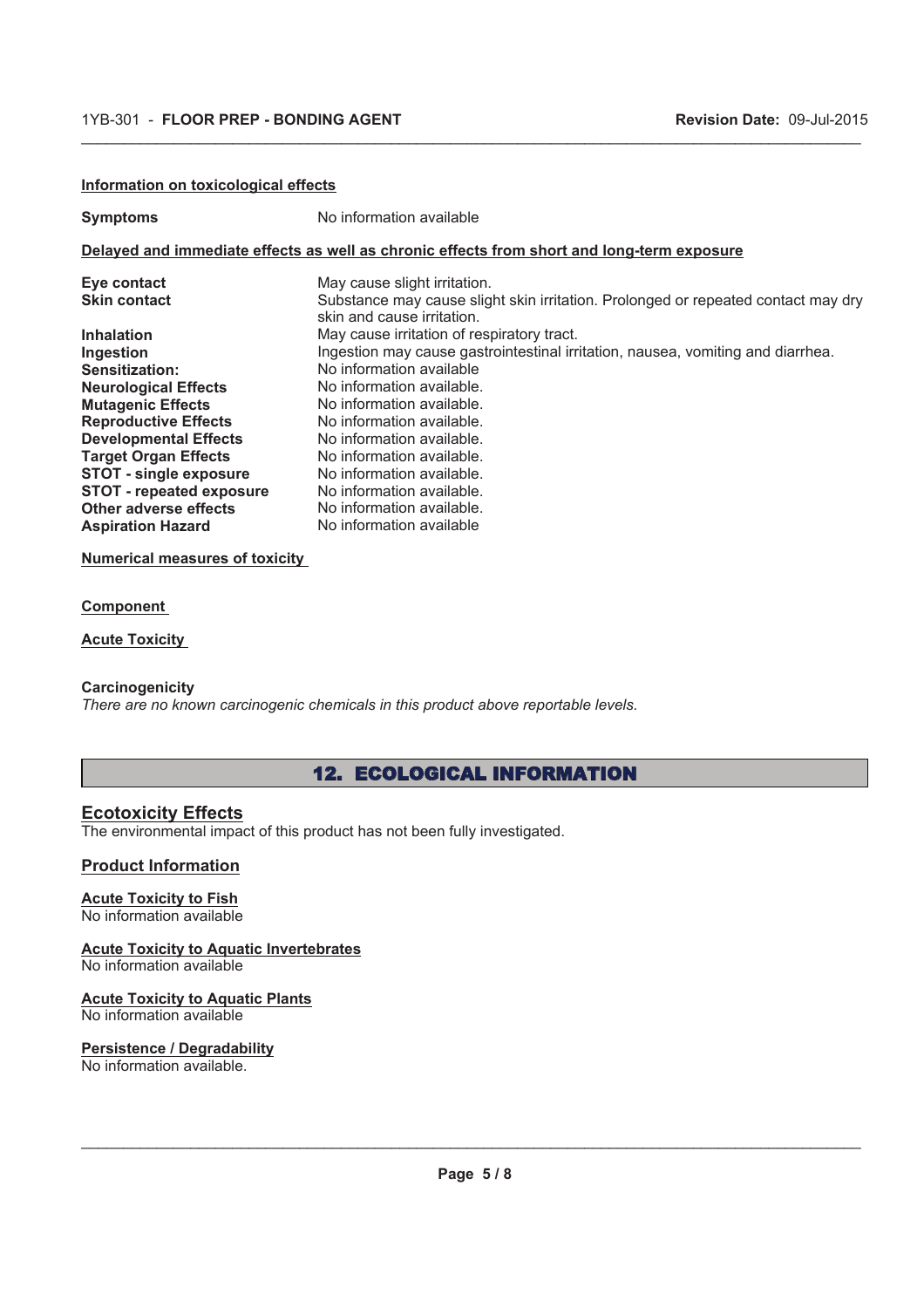**Bioaccumulation / Accumulation** No information available.

#### **Mobility in Environmental Media**

No information available.

### **Ozone**

No information available

#### **Component**

#### **Acute Toxicity to Fish** No information available

## **Acute Toxicity to Aquatic Invertebrates**

No information available

#### **Acute Toxicity to Aquatic Plants**

No information available

|                              | <b>13. DISPOSAL CONSIDERATIONS</b>                                                                                                                                                                                                    |
|------------------------------|---------------------------------------------------------------------------------------------------------------------------------------------------------------------------------------------------------------------------------------|
| <b>Waste Disposal Method</b> | Dispose of in accordance with federal, state, provincial, and local regulations.<br>Local requirements may vary, consult your sanitation department or<br>state-designated environmental protection agency for more disposal options. |
|                              | <b>14. TRANSPORT INFORMATION</b>                                                                                                                                                                                                      |
| <b>DOT</b>                   | Not regulated                                                                                                                                                                                                                         |
| ICAO / IATA                  | Not regulated                                                                                                                                                                                                                         |
| IMDG / IMO                   | Not regulated                                                                                                                                                                                                                         |
|                              |                                                                                                                                                                                                                                       |

 $\_$  , and the state of the state of the state of the state of the state of the state of the state of the state of the state of the state of the state of the state of the state of the state of the state of the state of the

# 15. REGULATORY INFORMATION

# **International Inventories**

| <b>TSCA: United States</b> | Yes - All components are listed or exempt. |
|----------------------------|--------------------------------------------|
| <b>DSL: Canada</b>         | Yes - All components are listed or exempt. |

# **Federal Regulations**

#### **SARA 311/312 hazardous categorization**

| Acute Health Hazard               | No |
|-----------------------------------|----|
| Chronic Health Hazard             | No |
| Fire Hazard                       | No |
| Sudden Release of Pressure Hazard | No |
| Reactive Hazard                   | N٥ |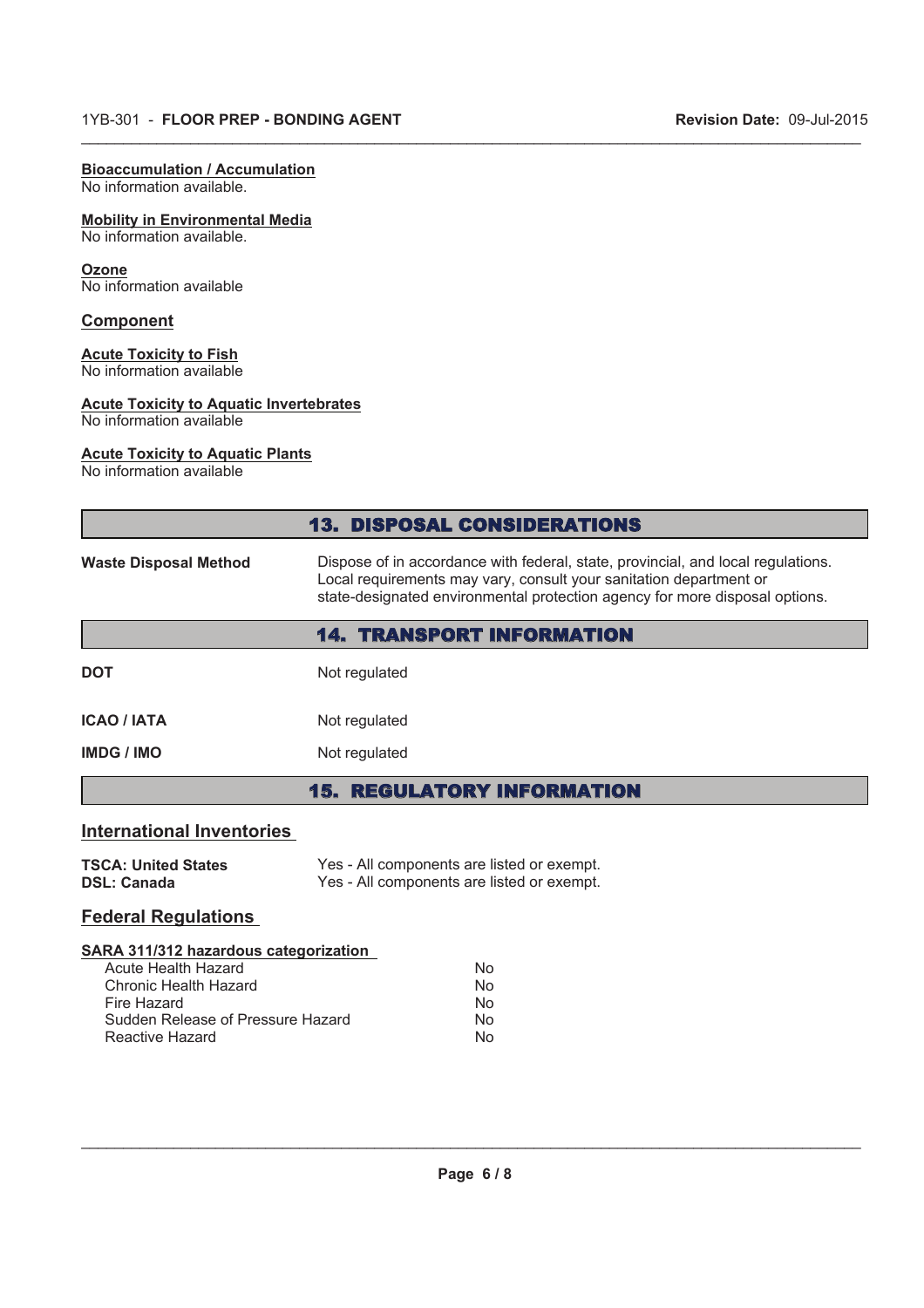#### **SARA 313**

Section 313 of Title III of the Superfund Amendments and Reauthorization Act of 1986 (SARA). This product contains a chemical or chemicals which are subject to the reporting requirements of the Act and Title 40 of the Code of Federal Regulations, Part 372:

 $\_$  , and the state of the state of the state of the state of the state of the state of the state of the state of the state of the state of the state of the state of the state of the state of the state of the state of the

*None*

# **Clean Air Act, Section 112 Hazardous Air Pollutants (HAPs) (see 40 CFR 61)**

This product contains the following HAPs:

*None*

## **State Regulations**

#### **California Proposition 65**

*This product may contain small amounts of materials known to the state of California to cause cancer or reproductive harm.*

#### **State Right-to-Know**

*There are no state right-to-know chemicals in this product above reportable levels.*

#### **Legend**

### 16. OTHER INFORMATION

| HMIS               | Health: 1 | <b>Flammability: 0</b> | <b>Reactivity: 0</b> | $PPE: -$ |
|--------------------|-----------|------------------------|----------------------|----------|
| <b>HMIS Legend</b> |           |                        |                      |          |

- 0 Minimal Hazard
- 1 Slight Hazard
- 2 Moderate Hazard
- 3 Serious Hazard
- 4 Severe Hazard
- Chronic Hazard
- X Consult your supervisor or S.O.P. for "Special" handling instructions.

*Note: The PPE rating has intentionally been left blank. Choose appropriate PPE that will protect employees from the hazards the material will present under the actual normal conditions of use.*

Caution: HMIS<sup>®</sup> ratings are based on a 0-4 rating scale, with 0 representing minimal hazards or risks, and 4 representing significant hazards or risks. Although HMIS<sup>®</sup> ratings are not required on MSDSs under 29 CFR 1910.1200, the preparer, has chosen to provide them. HMIS<sup>®</sup> ratings are to be used only in conjunction with a fully implemented HMIS<sup>®</sup> program by workers who have received appropriate HMIS<sup>®</sup> training. HMIS<sup>®</sup> is a *registered trade and service mark of the NPCA. HMIS materials may be purchased exclusively from J. J. Keller (800) 327-6868.*

**WARNING!** If you scrape, sand, or remove old paint, you may release lead dust. LEAD IS TOXIC. EXPOSURE TO LEAD DUST CAN CAUSE SERIOUS ILLNESS, SUCH AS BRAIN DAMAGE, ESPECIALLY IN CHILDREN. PREGNANT WOMEN SHOULD ALSO AVOID EXPOSURE. Wear a NIOSH approved respirator to control lead exposure. Clean up carefully with a HEPA vacuum and a wet mop. Before you start, find out how to protect yourself and your family by contacting the National Lead Information Hotline at 1-800-424-LEAD or log on to www.epa.gov/lead.